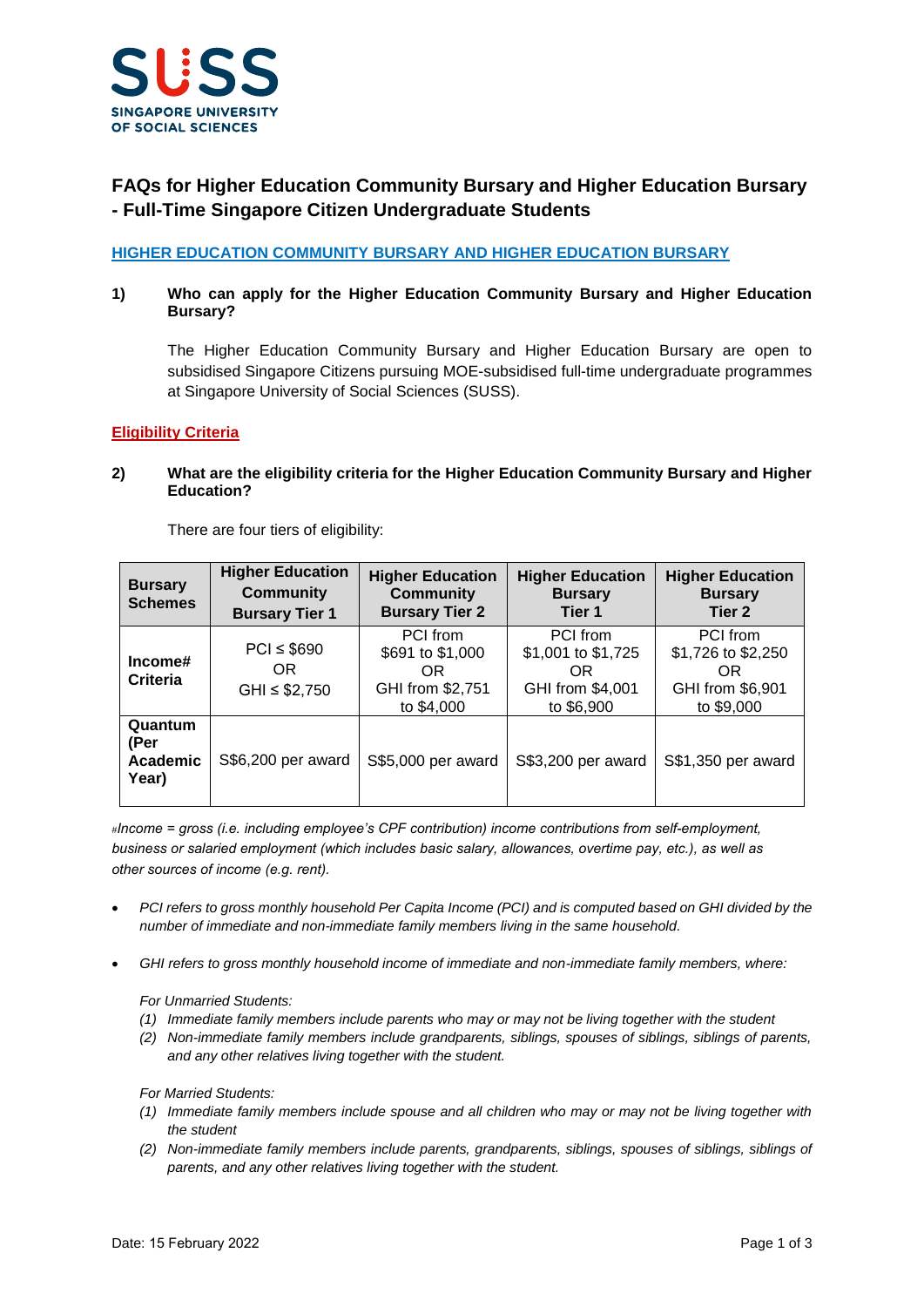

## **Application Process**

## **3) When and how can I apply for the Higher Education Community Bursary and Higher Education Bursary? When will I be notified of the application outcome? When can I expect to receive the Bursary amount?**

You may apply for the Higher Education Community Bursary and Higher Education Bursary in the academic year that you are in need, subject to the condition that you must be pursuing *at least one new or repeat course* for the academic year in which the bursary is awarded. Students who are on deferment will not be eligible to apply for the Higher Education Community Bursary and Higher Education Bursary.

You can apply via the Higher Education Community Bursary and Higher Education Bursary [e](https://www.suss.edu.sg/EService/eApps/FinancialAideApplication/FinancialAideApplicationLogin.aspx?modeOfStudy=FT)[application](https://www.suss.edu.sg/EService/eApps/FinancialAideApplication/FinancialAideApplicationLogin.aspx?modeOfStudy=FT) via the Financial Aid page on SUSS' website or the Student Portal.

The application periods, notification and disbursement dates are as follows:

| <b>Application Period</b> | <b>Notification Date</b> | <b>Disbursement Date</b>         |
|---------------------------|--------------------------|----------------------------------|
| 1 June to 30 June         | End August               | <b>End September-</b><br>October |

Only successful applicants will be notified via their MyMail email account. Higher Education Bursary recipients will receive the bursary disbursement via GIRO from SUSS according to the above disbursement date while Higher Education Community Bursary recipients will receive the disbursement details from their respective Community Clubs (CCs) nearest to their home.

#### **4) What are the supporting documents that I have to submit with the Higher Education Community Bursary and Higher Education Bursary application? How and when can I submit them? If I missed out submitting the supporting documents, what happens to my application?**

You are required to submit your [supporting documents](https://www.suss.edu.sg/docs/default-source/contentdoc/sa/ft-financialaidchecklist.pdf) online together with your e-application. Applications without full set of supporting documents will be deemed as incomplete and will not be processed.

## **5) If I miss the application deadline, can I still submit my application?**

You should submit the e-application during the specified application period. If you are in need of financial assistance outside the application period, you may write to SUSS, quoting reason(s) for your late application and providing documents to support your application. The University will consider your application on a case-by-case basis. You will receive your application outcome within four weeks from the date you submit your application with the full set of supporting documents.

## **6) What is the Bursary amount that I can expect to receive?**

The value of your bursary depends on your household per capita income. Please refer to the table under Q2 for the amount. In the event that your GHI and PCI are pegged to different bursary tiers, the bursary that accords the higher provision will be awarded to you.